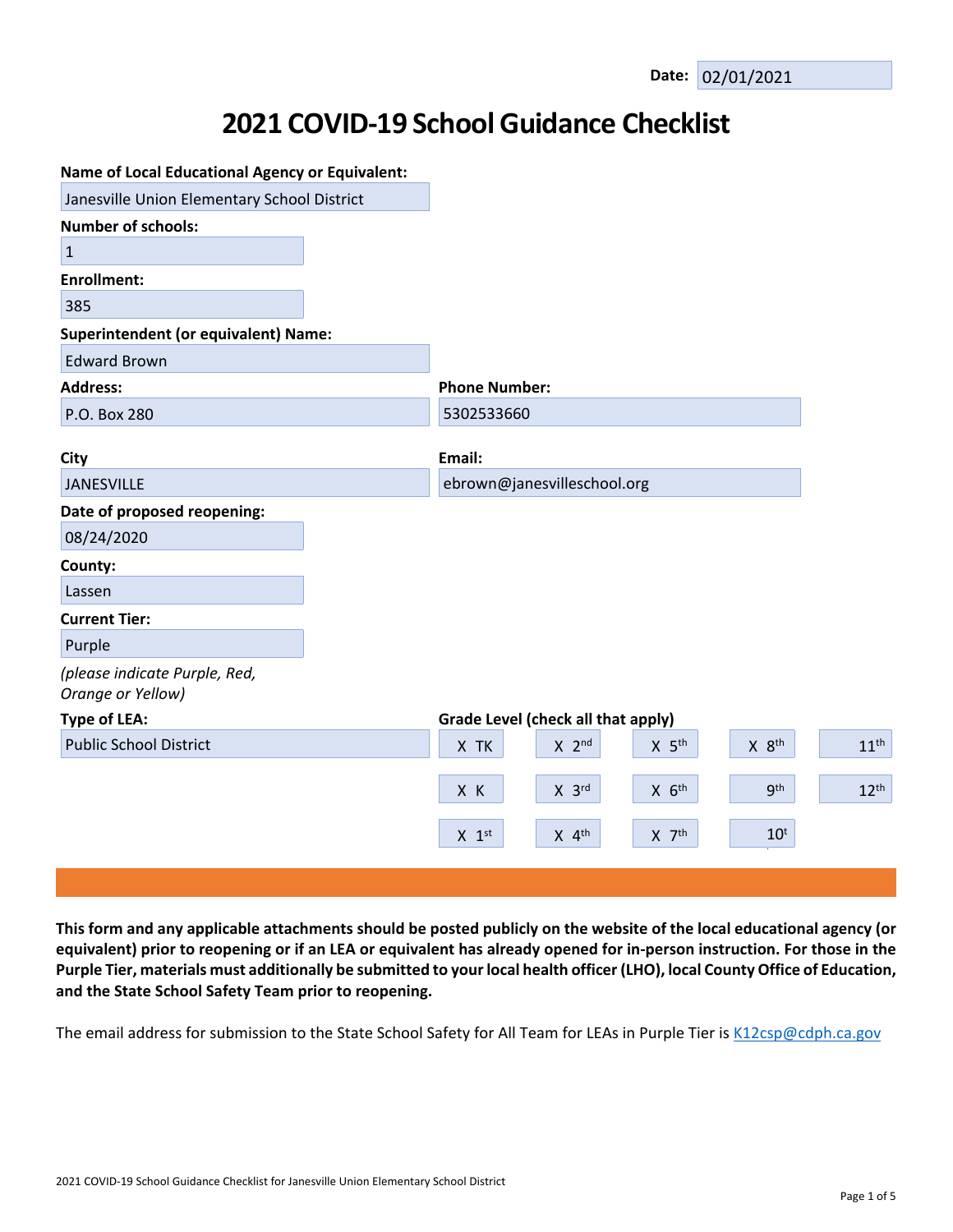LEAs or equivalent in Counties with a case rate >=25/100,000 individuals can submit materials but cannot re-open a **school until the county is below 25 cases per 100,000 (adjusted rate) for 5 consecutive days.**

## **For Local Educational Agencies (LEAs or equivalent) in ALL TIERS:**

X I, Edward J. Brown, post to the website of the local educational agency (or equivalent) the COVID Safety Plan, which consists of two elements: the **COVID-19 Prevention Program (CPP)**, pursuant to CalOSHA requirements, and this **CDPH COVID-19 Guidance Checklist** and accompanying documents, which satisfies requirements for the safe reopening of schools per CDPH [Guidance](https://www.cdph.ca.gov/Programs/CID/DCDC/CDPH%20Document%20Library/COVID-19/Consolidated_Schools_Guidance.pdf) on Schools. For those seeking to open while in the Purple Tier, these plans have also been submitted to the local health officer (LHO) and the State School Safety Team.

I confirm that reopening plan(s) address the following, consistent with guidance from the California Department of Public Health and the local health department:

X **Stable group structures (where applicable)**: How students and staff will be kept in stable groups with fixed membership that stay together for all activities (e.g., instruction, lunch, recess) and minimize/avoid contact with other groups or individuals who are not part of the stable group.

Students will be assigned to stable groups with same/similar grades. Stable groups shall consist of two to three class groups for recess and lunch. Classes shall not mix within the classroom setting.

Please provide specific information regarding:

How many students and staff will be in each planned stable, group structure? (If planning more than one type of group, what is the minimum and maximum number of students and staff in the groups?)

A stable group will consist of from 60 up to 80 students with 2 to 3 teachers spread between 2 to 3 separate classrooms. Each class is internally stable at 20 to 30 students and will not mix with other classes in classrooms. The larger stable group consisting of 2 to 3 classrooms will have lunch and recess together.

If you have departmentalized classes, how will you organize staff and students in stable groups?

 $N/A$ 

If you have electives, how will you prevent or minimize in-person contact for members of different stable groups?

Students from different stable groups will not have electives together.

X **Entrance, Egress, and Movement Within the School**: How movement of students, staff, and parents will be managed to avoid close contact and/or mixing of cohorts.

For entry in the morning, students are assigned to five different monitoring stations spread out across the campus to avoid close contact. Egress from the school is staggered and separated into three different major locations to avoid close contact. During the school day, recesses and lunches are staggered to avoid close contact. Parents are not allowed on campus other than the main office area.

X **Face Coverings and Other Essential Protective Gear**: How CDPH's face covering requirements will be and enforced for staff and students.satisfied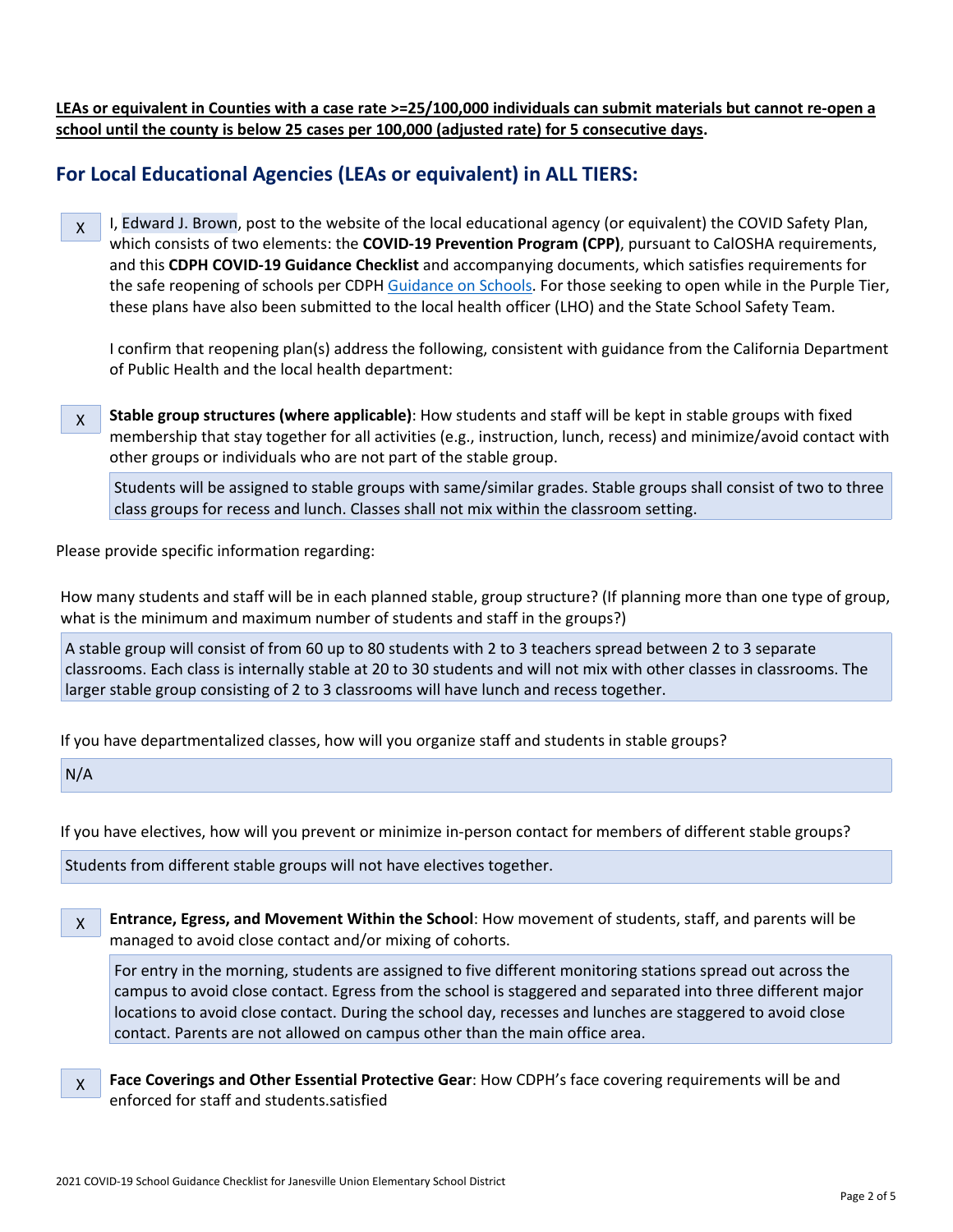Staff and students (unless medically exempted) are required to wear face coverings at school in accordance with applicable CDPH requirements. Currently, those requirements are for face masks indoors and outdoors throughout the entire school day for TK - 8th grades.

X **Health Screenings for Students and Staff**: How students and staff will be screened for symptoms of COVID-19 and how ill students or staff will be separated from others and sent home immediately.

All students, staff, and volunteers will be temperature checked and visually screened at the beginning of the school day prior to entry on campus. Staff who wish to be tested for possible COVID have on-site access on request to test kits. Any staff who fall ill during the day are sent home immediately. Any students who fall ill during the day are separated into an isolation room next to the nurse's office until they can be picked up by family. Any persons who show one of the "high risk" symptoms or two or more of the "low risk" symptoms are reported to Lassen County public health.

X **Healthy Hygiene Practices**: The availability of handwashing stations and hand sanitizer, and how their safe and appropriate use will be promoted and incorporated into routines for staff and students.

Handwashing and hand sanitizer are available in every classrooms, and students are reminded to wash upon entry to the classroom.

X **Identification and Tracing of Contacts**: Actions that staff will take when there is a confirmed case. Confirm that the school(s) have designated staff persons to support contact tracing, such as creation and submission of lists of exposed students and staff to the local health department and notification of exposed persons. Each school must designate a person for the local health department to contact about COVID-19.

When a student or staff member is confirmed positive for COVID, the school administrator works with Lassen County public health via the school nurse to identify and isolate exposed contacts.

X **Physical Distancing**: How space and routines will be arranged to allow for physical distancing of students and staff.

Currently, routines such as entry, egress, meals, and recesses are arranged so stable student groups do not mix. Students do not mix with other class groups in the classrooms. We are currently working on a plan to have all students within a classroom seated no less than 4 feet apart.

Please provide the planned maximum and minimum distance between students in classrooms.

| Maximum: 6 | feet |  |
|------------|------|--|
|            |      |  |

Minimum  $\begin{array}{c|c|c|c} & 4 & \hline \end{array}$  feet

If this is less than 6 feet, please explain why it is not possible to maintain a minimum of at least 6 feet.

We do not have enough staff nor classrooms available to separate the students by 6 feet. We have measured the useable floor space and test fit the classrooms, and 4 feet between students is manageable.

X **Staff Training and Family Education**: How staff will be trained and families will be educated on the application and enforcement of the plan.

Staff training will occur during the regular staff meetings. Families will be educated through a combination of school "all call" announcements and website postings. Our PTO group will also post information on their Facebook page.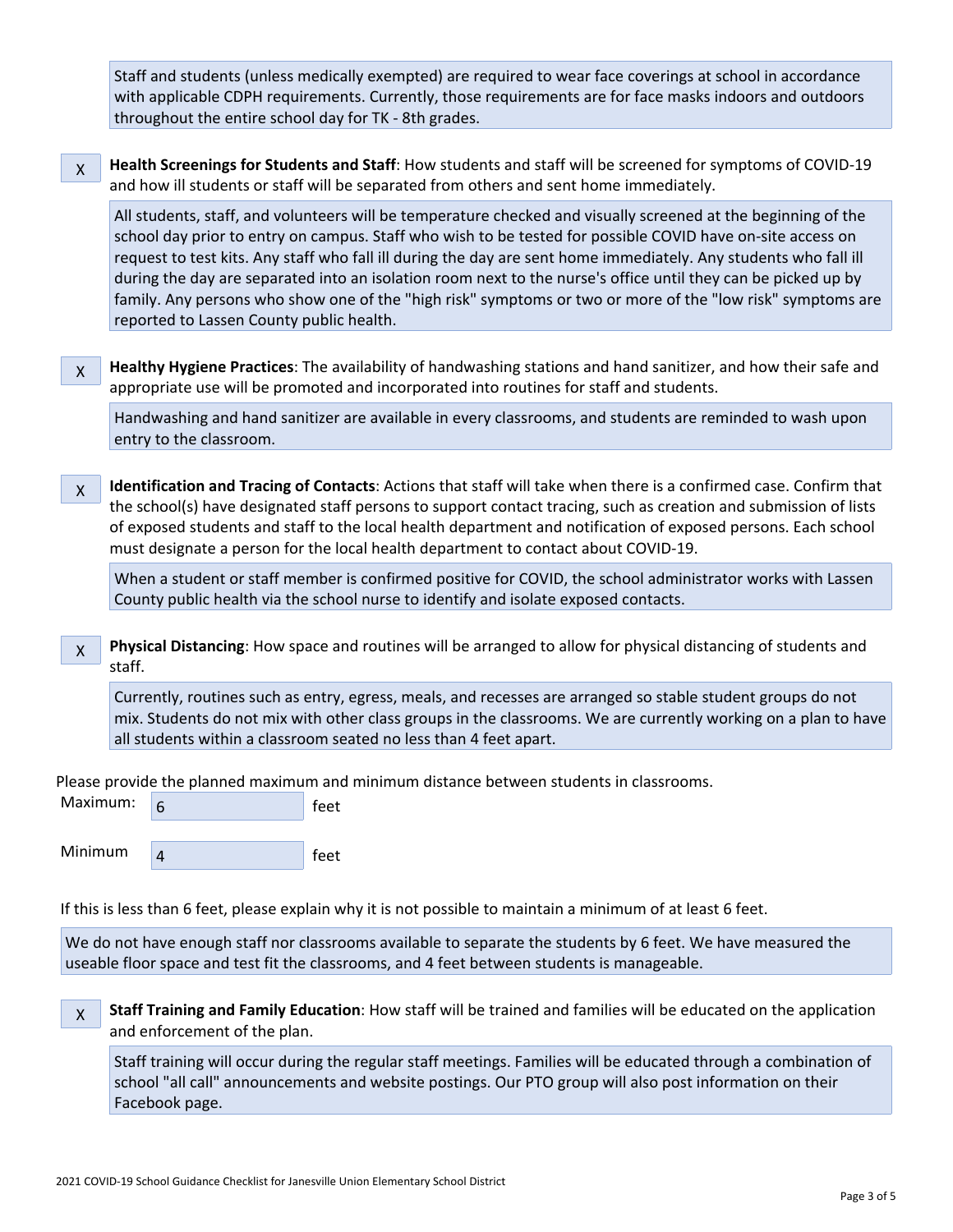X **Testing of Staff**: How school officials will ensure that students and staff who have symptoms of COVID-19 or have been exposed to someone withCOVID-19 will be rapidly tested and what instructions they will be given while waiting for test results. Below, please describe any planned periodic asymptomatic staff testing cadence.

Whenever students are sent home with COVID symptoms or those with 1st hand exposure, the families are provided a flyer with COVID testing information. Whenever staff members show COVID symptoms, they are sent to the county office of education for rapid testing. For staff exposed but not showing symptoms, we send the member home until 5 days after exposure, then

Staff asymptomatic testing cadence. Please note if testing cadence will differ by tier:

At this time, asymptomatic testing is available to all staff on site on demand. No staff are required to test unless they have been exposed to a known COVID-positive person in close proximity for 15 minutes or more.

X **Testing of Students**: How school officials will ensure that students who have symptoms of COVID-19 or have been exposed to someone withCOVID-19 will be rapidly tested and what instructions they will be given while waiting for test results. Below, please describe any planned periodic asymptomatic student testing cadence.

Whenever students have symptoms or are exposed to someone with COVID, their parents are provided with a flyer advising testing, explaining the testing process and sites for testing, and Lassen County Public Health is notified. Students are not tested by the school, and testing of students is not required. Rather, students who meet the criteria are placed on quarantine orders by Public Health.

Planned student testing cadence. Please note if testing cadence will differ by tier:

Students are not tested at this school.

X **Identification and Reporting of Cases**: At all times, reporting of confirmed positive and suspected cases in students, staff and employees will be consistent with Reporting [Requirements](http://www.doc-tracking.com/screenshots/COVID-19/Case%20Reporting%20by%20Schools%20Directive.pdf).

This school follows the reporting procedures developed by the Lassen County Department of Public Health regarding all positive and/or suspected cases.

X **Communication Plans**: How the superintendent will communicate with students, staff, and parents about cases and exposures at the school, consistent with privacy requirements such as FERPA and HIPAA.

If a person who has been at the school is confirmed positive for COVID, the non-identifiable information regarding the exposure is reported to students, staff, and parents via the "all call" messaging system. Persons identified as being directly exposed to the COVID-positive person are quarantined by Public Health.

X **Consultation**: (For schools not previously open) Please confirm consultation with the following groups

N/A: This school has been open for in-person instruction since August, 2020. The district reopening plan was developed in collaboration with staff and parent groups and approved by the district Board of Trustees. Memorandums of Understanding were negotiated with both labor groups at that time.

Labor Organization

Name of Organization(s) and Date(s) Consulted:

| Name: |  |
|-------|--|
| Date: |  |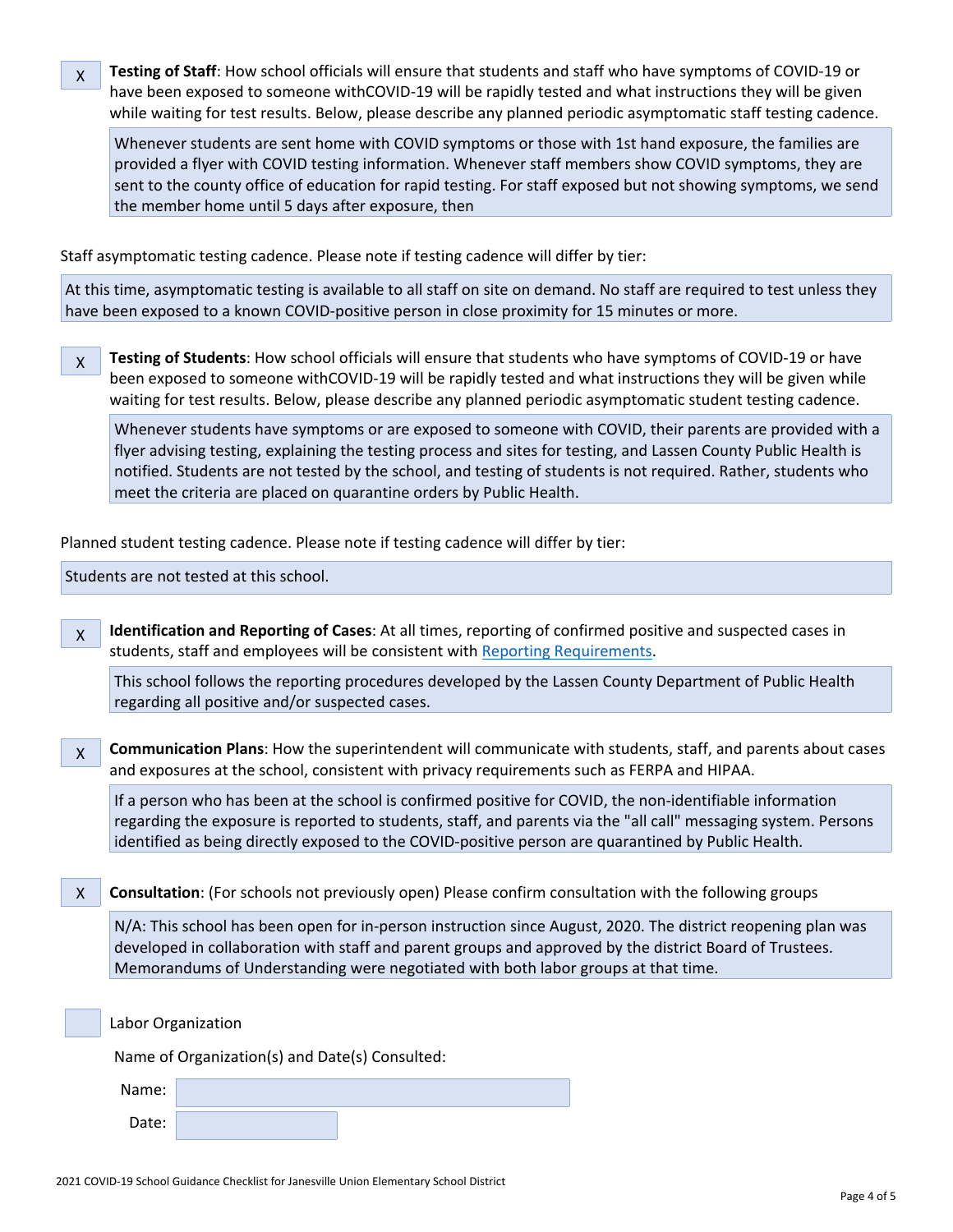Parent and Community Organizations

Name of Organization(s) and Date(s) Consulted:

| Name: |  |
|-------|--|
| Date: |  |

If no labor organization represents staff at the school, please describe the process for consultation with school staff:

# **For Local Educational Agencies (LEAs or equivalent) in PURPLE:**

 $\mathsf X$ Local Health Officer Approval: The Local Health Officer, for (state County) Plan, cases Lassen. County has certified and approved the CRP on this date: January 28, 2021. If more than 7 business days have passed since the submission without input from the LHO, the CRP shall be deemed approved.

Approved by Janesville Union Board of Trustees on 8/18/2020. Sent to Lassen County Office of Education on 8/19/2020. Deemed approved as it was part of a package from all the school districts in Lassen County.

#### **Additional Resources:**

[Guidance](http://www.doc-tracking.com/screenshots/COVID-19/Consolidated_Schools_Guidance.pdf) on Schools

Safe [Schools](https://schools.covid19.ca.gov/) for All Hub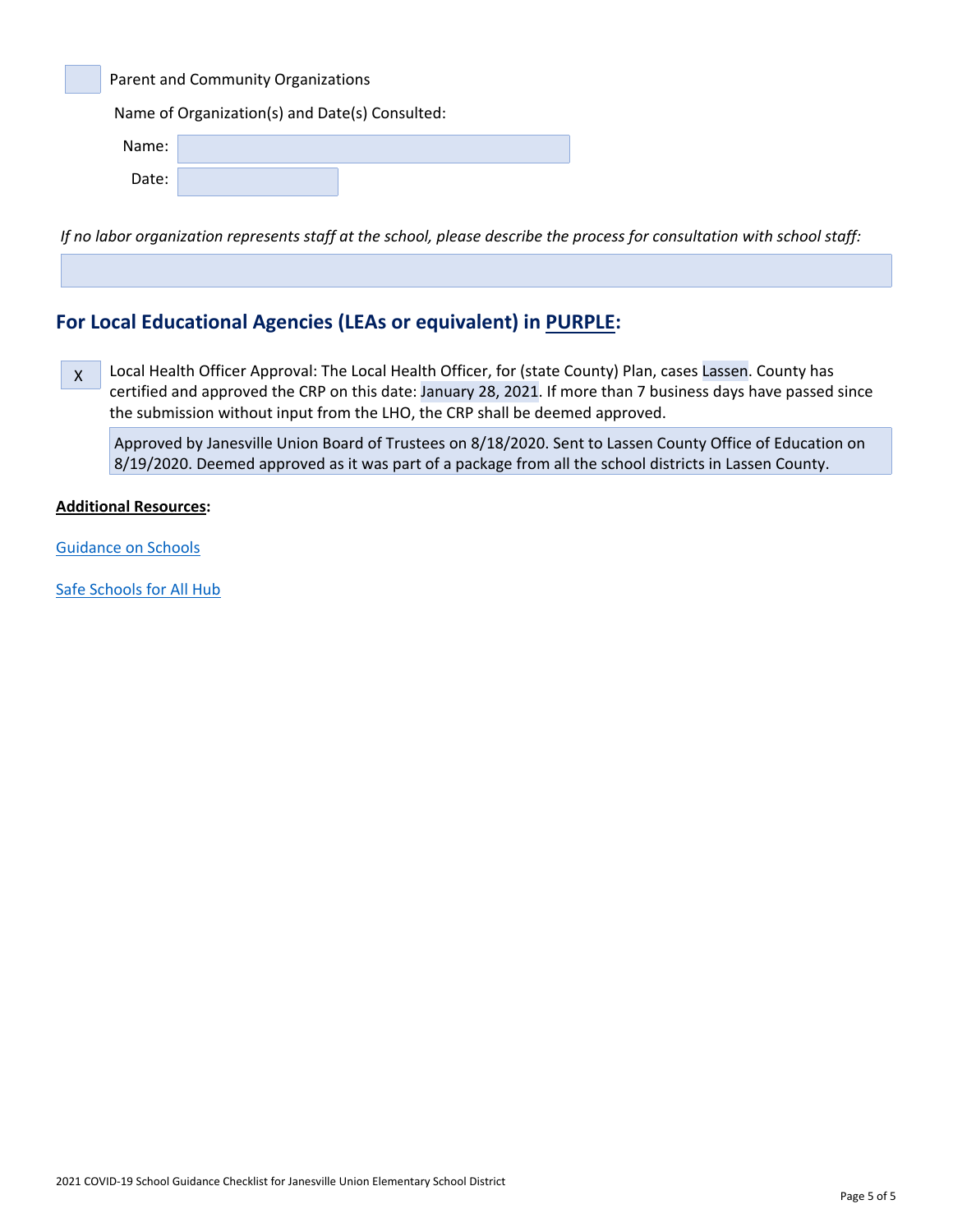## **Janesville Union School District Reopening Plan**

The health and safety of students and staff is the top priority of Janesville Union School District administration and Board of Trustees. The CDE (California Department of Education), CDHP (California Department of Public Health), CAL-OSHA (California Occupational Health and Safety Administration), and county health officials have provided guidance for safely reopening our school. The following plan is developed in collaboration with the Lassen County Office of Education and all the school districts in Lassen County. Further refinements of this plan were done in collaboration with the Janesville School Reopening Committee comprised of parents, staff, teachers, and administration.

Overwhelming feedback by families has established a clear desire for students to return to in-person education, however, a significant number of families just a strongly desire the option of at-home instruction. The State of California has mandated that distance learning be an option for students who are at high risk or who have contact with family members who are at high risk. Janesville School will make that option available for any student whose family feels it is unsafe to attend regular school during the duration of the COVID-19 health emergency. This plan is written to address the operation of the school for in-person instruction.

#### **Communication**

Janesville Union School District will carefully monitor local conditions through communications from the Lassen County departments of public health and education. Significant changes to the educational process at Janesville School will be communicated to staff and families through the automated "all call" system, classroom apps such as Remind and Class Dojo, and the Janesville School website as soon as practicable.

The Lassen County Office of Education will review updated guidance from state agencies, including the California Department of Public Health and the California Department of Education, as released and collaborate with local districts to implement changes as needed. Janesville Union will communicate and incorporate those changes as appropriate and necessary.

#### **External Community Use of Site and Campus Resources**

Janesville School will adhere to the guidelines as published by the CDHP. Currently, the site is not available for use by outside community groups and organizations.

#### **Promoting Healthy Hygiene Practices**

#### **School Staff will**

- teach and reinforce washing hands; avoiding contact with one's eyes, nose, and mouth; and covering coughs and sneezes among students and staff. Students and staff should wash their hands for 20 seconds with soap, rubbing thoroughly after application, and use paper towels (or single use cloth towels) to dry hands thoroughly.
- provide fragrance-free hand sanitizer for use when handwashing is not practicable. Sanitizer must be rubbed into hands until completely dry.
- provide cloth face coverings, masks, and face shields for use as practicable and/or appropriate in accordance with local health orders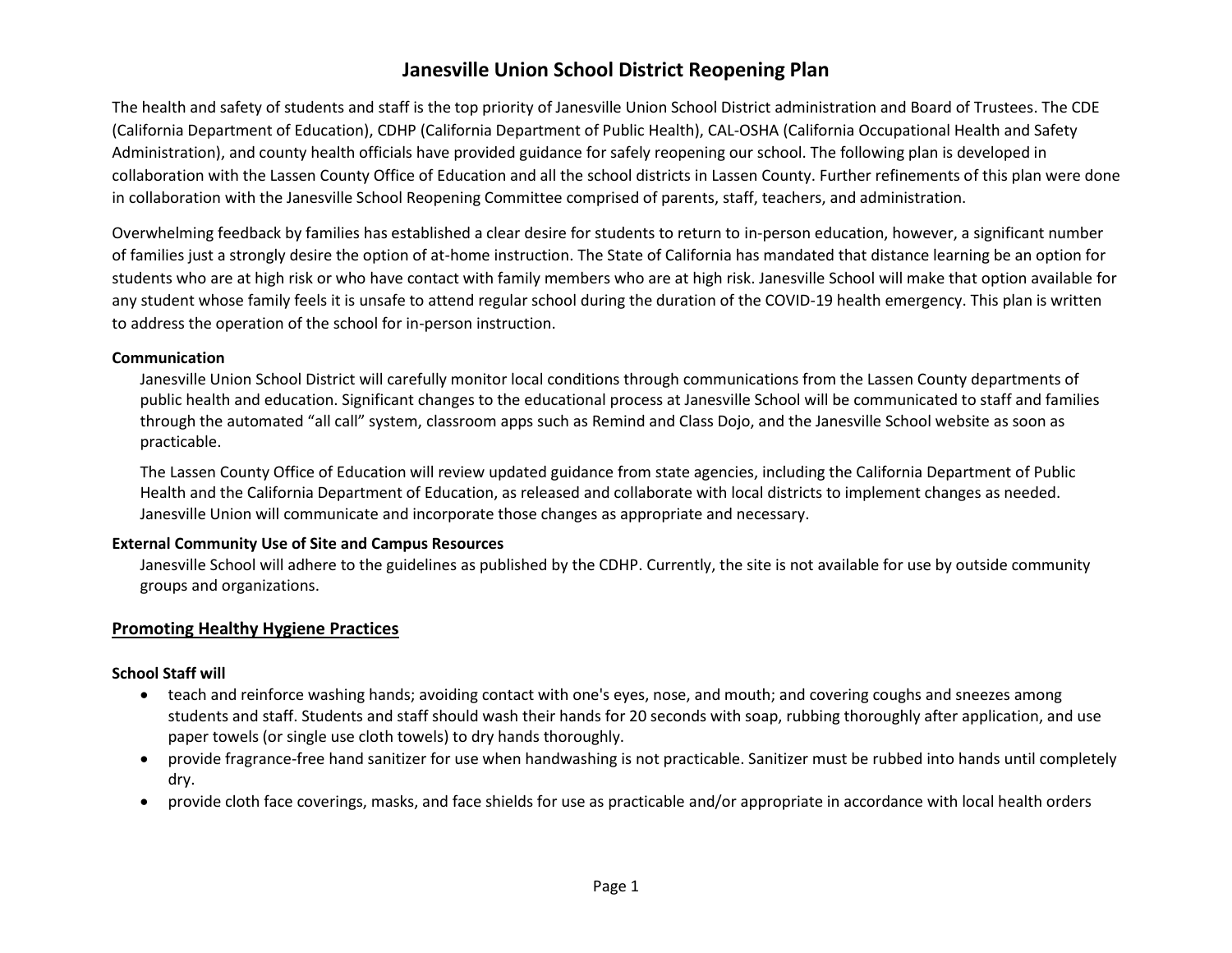review existing student health plans to identify any accommodations or preparations to classroom and non-classroom environments as needed.

#### **Groups that Might be at Increased Risk or Have Unrecognized Illness**

School District will review and monitor the individual students in the following groups to identify any accommodations or preparations to classroom and non-classroom environments as needed.

- Individuals who have limited mobility or require prolonged and close contact with others, such as direct support providers and family members;
- Individuals who have trouble understanding information or practicing preventive measures, such as hand washing and physical distancing;
- Individuals who may not be able to communicate symptoms of illness.

## **Intensify Cleaning and Disinfection**

Staff to clean and disinfect frequently-touched surfaces within school and on school buses at least daily and, as practicable, frequently throughout the day by trained staff.

## **Training of Staff and Educating Families**

School Districts will train all staff and provide educational materials to families in the following safety actions:

- Enhanced sanitation practices
- Physical distancing guidelines and their importance
- Use of face coverings
- Screening practices
- COVID-19 specific symptom identification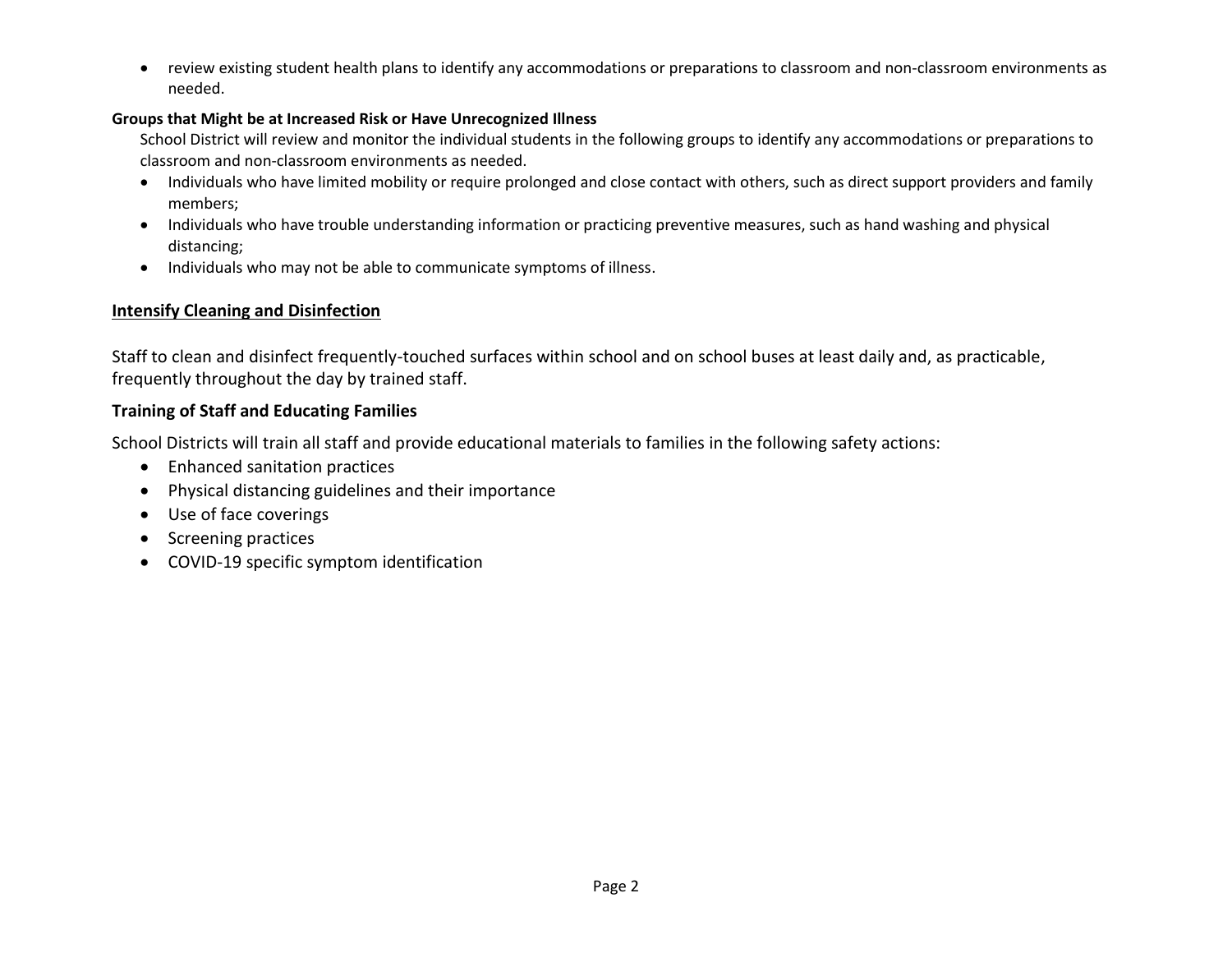Tier 1: **The number of confirmed cases in Lassen County has remained constant for a 14-day period or has declined.** District practices are outlined below.

Tier 2: **The number of confirmed cases in Lassen County has increased significantly (30% increase or greater) over a 14-day period as determined by the Lassen County Department of Public Health or confirmed cases among the staff or students in the school.** District practices are outlined below

Tier 3: **5% or greater of the students and staff combined test positive for COVID-19 and has exposed others at the school. Short- term dismissal** (i.e. 2 to 5 days) until released to reopen by county health officials. Intense cleaning and sanitation take place during this period. Students are provided distance learning options.

Tier 4: **Longer-term school dismissal** mandated by county or state authorities. Schools are closed to students and the public. Distance learning is fully implemented. **In consultation with the local public health department, the appropriate school official may decide whether partial or total closures is warranted.**

In collaboration with a committee composed of the Janesville School Site Council, parents, staff members, and administration, Janesville School has developed the following tiered response system for school operations under the COVID-19 health emergency.

|                         | Tier 1                                                                                                                                                                                                                                                                                                                                                                                                                                                 | Tier 2 | Tier 3                                                                                               |
|-------------------------|--------------------------------------------------------------------------------------------------------------------------------------------------------------------------------------------------------------------------------------------------------------------------------------------------------------------------------------------------------------------------------------------------------------------------------------------------------|--------|------------------------------------------------------------------------------------------------------|
| <b>Health Screening</b> | School staff to conduct temperature checks of all students and employees<br>with a no-touch thermometer. Students to be checked prior to boarding<br>buses* and when arriving on campus in the morning; Employees to be<br>checked each morning. Employees encouraged to have voluntary COVID-19<br>antibody testing.<br>COVID-19 related symptoms students and staff stay home (or are sent home)<br>if symptoms identified (see attached flowchart). |        | Short-term school dismissal (2 to 5<br>days) until released to reopen by<br>county health officials. |
|                         | *Students should have temperature checks also done at home prior to<br>getting on the bus. Students who board the bus and are found to have a<br>temperature of 100.4° or higher will be sent home if possible and<br>transported to school if not possible. On the 2 <sup>nd</sup> occurrence of this situation,<br>the student will be denied further transportation on the bus for the duration<br>of this plan.                                    |        |                                                                                                      |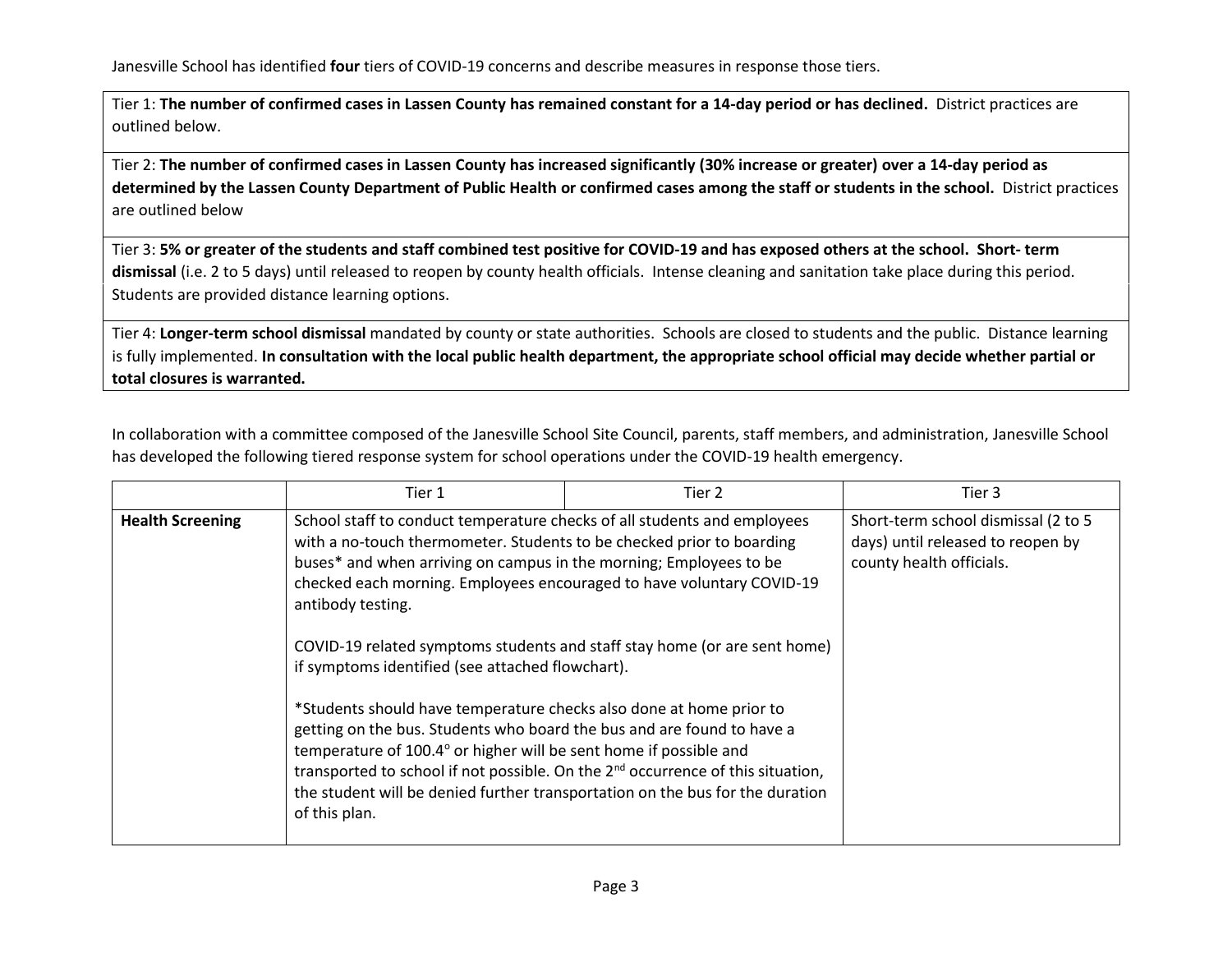| Isolation                        | A room in the office will be<br>partitioned and used to separate any<br>student who exhibits COVID like<br>symptoms (see attached flowchart).<br>Ensure the use of face covering until<br>they can be transported home.                                                                                                                                                                                                                               | If in contact with a person with a<br>confirmed case, remain at home for<br>at least 14 days after close contact<br>and in accordance with local health<br>department or health care provider<br>guidance.      | Short-term school dismissal (2 to 5<br>days) until released to reopen by<br>county health officials.                                                    |
|----------------------------------|-------------------------------------------------------------------------------------------------------------------------------------------------------------------------------------------------------------------------------------------------------------------------------------------------------------------------------------------------------------------------------------------------------------------------------------------------------|-----------------------------------------------------------------------------------------------------------------------------------------------------------------------------------------------------------------|---------------------------------------------------------------------------------------------------------------------------------------------------------|
| <b>Face Coverings</b>            | Currently under state orders to require face coverings/masks for all staff and<br>students 3rd grade and older when indoors. If order is eliminated, masks will<br>be available to each student and staff member. Face coverings are not<br>required when outdoors or when engaged in physical exertion such as PE.                                                                                                                                   | Short-term school dismissal (2 to 5<br>days) until released to reopen by<br>county health officials.                                                                                                            |                                                                                                                                                         |
| <b>Arrival/ Departure</b>        | Staff to direct students to temperature check points, then they will be<br>directed to their classrooms. Students to be checked prior to boarding buses<br>and when arriving on campus. Limit direct contact with others as practicable.<br>Physically distance as practicable.<br>Parents/community members shall not be allowed to enter the school<br>buildings or playgrounds unless they are pre-approved and trained<br>volunteers (see below). | Short-term school dismissal (2 to 5<br>days) until released to reopen by<br>county health officials.                                                                                                            |                                                                                                                                                         |
| Assemblies/<br>Gatherings/Sports | In an appropriate setting where recommended guidance for size of groups<br>and where physically distancing standards can be met in grade-alike cohorts<br>only. If indoors, face coverings required.<br>Extracurricular sports are not currently allowed according to state guidelines<br>(PE is OK). If guidelines change, activities will be conducted in accordance<br>with state guidelines.                                                      |                                                                                                                                                                                                                 | Short-term school dismissal (2 to 5<br>days) until released to reopen by<br>county health officials.                                                    |
| Cafeteria                        | Schedule meals with efforts to<br>physically distance as much as<br>practicable.<br>Lunches to be outdoors when<br>weather allows. When indoors,<br>classroom cohorts to stay to same<br>tables; different classroom cohorts<br>may not share tables.                                                                                                                                                                                                 | Schedule meals with increased<br>emphasis on physically distancing or<br>provide alternative spaces for meal<br>periods including the use of outdoor<br>spaces or providing delivery of meals<br>in classrooms. | Short-term school dismissal (2 to 5<br>days) until released to reopen by<br>county health officials. Meals to be<br>available as appropriate to policy. |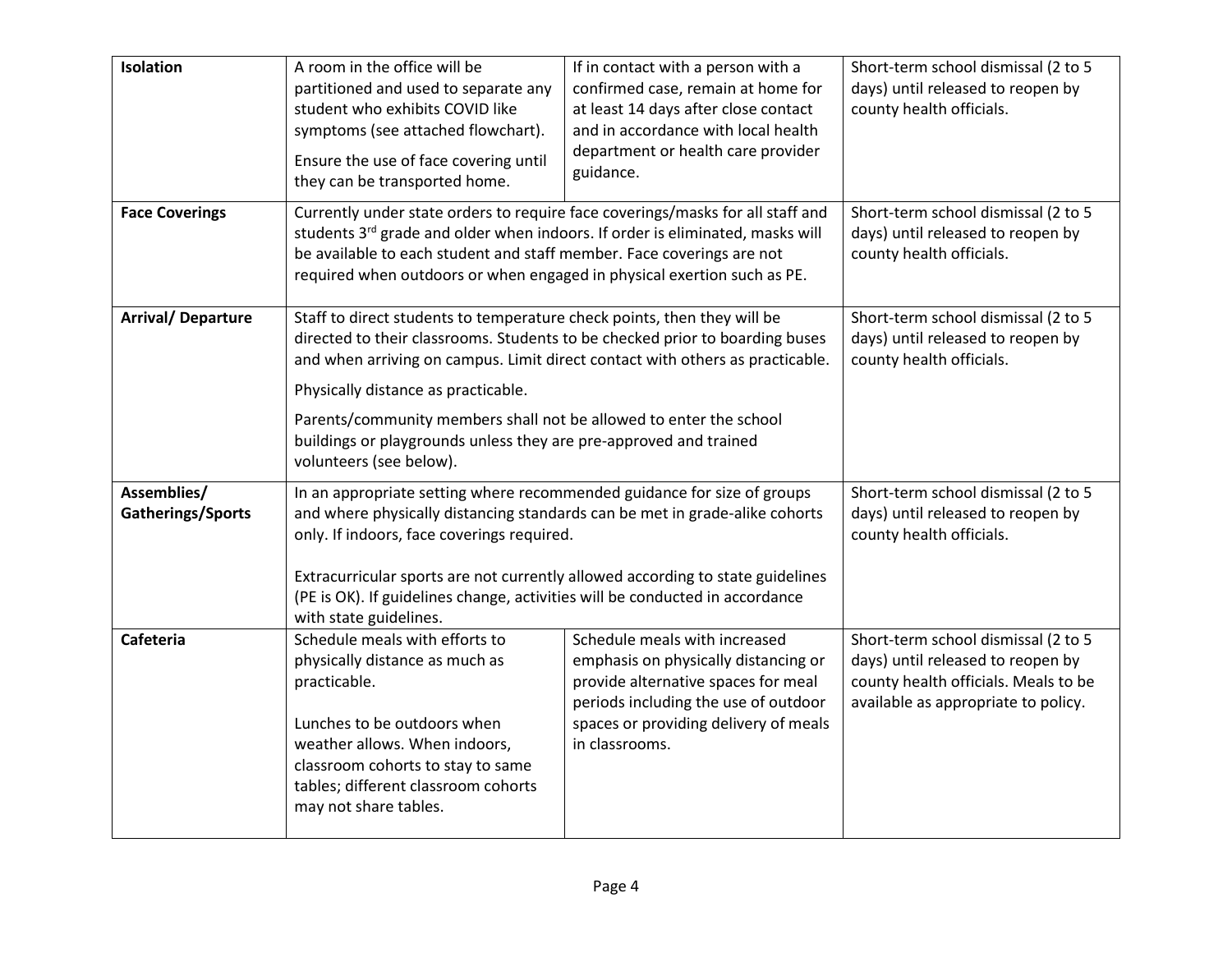|                       | Tables to be separated as much as                                                                                                                              |                                                               |
|-----------------------|----------------------------------------------------------------------------------------------------------------------------------------------------------------|---------------------------------------------------------------|
|                       | practicable.                                                                                                                                                   |                                                               |
|                       |                                                                                                                                                                |                                                               |
|                       | Tables are sanitized between groups                                                                                                                            |                                                               |
|                       | of students.                                                                                                                                                   |                                                               |
| <b>Classrooms</b>     | Minimize movement of students and teachers or staff as much as practicable.                                                                                    | Short-term school dismissal (2 to 5                           |
|                       | Maximize space between seating and desks.                                                                                                                      | days) until released to reopen by<br>county health officials. |
|                       | Keep cohorts together and avoid mixing cohorts to the greatest extent<br>practicable. Cohorts stay together for all indoor classrooms except PE in the<br>gym. |                                                               |
|                       | Adequate supplies will be provided to minimize sharing of high-touch<br>materials (art supplies, equipment, etc.) to the extent practicable.                   |                                                               |
|                       | Students 3rd grade and above and all staff to wear masks/face coverings                                                                                        |                                                               |
|                       | while indoors (staff may remove face covering if no other persons are                                                                                          |                                                               |
|                       | present in the room).                                                                                                                                          |                                                               |
| <b>Common Use</b>     | Restrooms will be stocked with antimicrobial soap and running water.                                                                                           | Short-term school dismissal (2 to 5                           |
| <b>Facilities</b>     | Restrooms will be sanitized daily.                                                                                                                             | days) until released to reopen by<br>county health officials. |
|                       | Drinking fountains will not be used. Individual reusable water bottles will be                                                                                 |                                                               |
|                       | encouraged, and a source of drinking water will be available at various                                                                                        |                                                               |
|                       | locations including at meals.                                                                                                                                  |                                                               |
|                       | Hallways and office "high touch" surfaces to be sanitized daily.                                                                                               |                                                               |
| <b>Direct Service</b> | Maximize space between seating                                                                                                                                 | Short-term school dismissal (2 to 5                           |
| <b>Providers</b>      | Limit direct contact to only those students they provide service to                                                                                            | days) until released to reopen by<br>county health officials. |
|                       | Physically distance as practicable.                                                                                                                            |                                                               |
|                       | Follow all guidelines as required by district/school staff                                                                                                     |                                                               |
| Playgrounds/Gym       | Recesses will be scheduled to minimize mixing of grade levels.                                                                                                 | Short-term school dismissal (2 to 5                           |
|                       | Hand washing and sanitizing after use of playgrounds or gym.                                                                                                   | days) until released to reopen by<br>county health officials. |
| <b>Transportation</b> | Bus drivers or other staff will conduct visual wellness checks of all students                                                                                 | Short-term school dismissal (2 to 5                           |
|                       | and take temperature with a no-touch thermometer for all students riding                                                                                       | days) until released to reopen by                             |
|                       | the bus. Students should have temperature checks also done at home prior                                                                                       | county health officials.                                      |
|                       | to getting on the bus. Students who board the bus and are found to have a                                                                                      |                                                               |